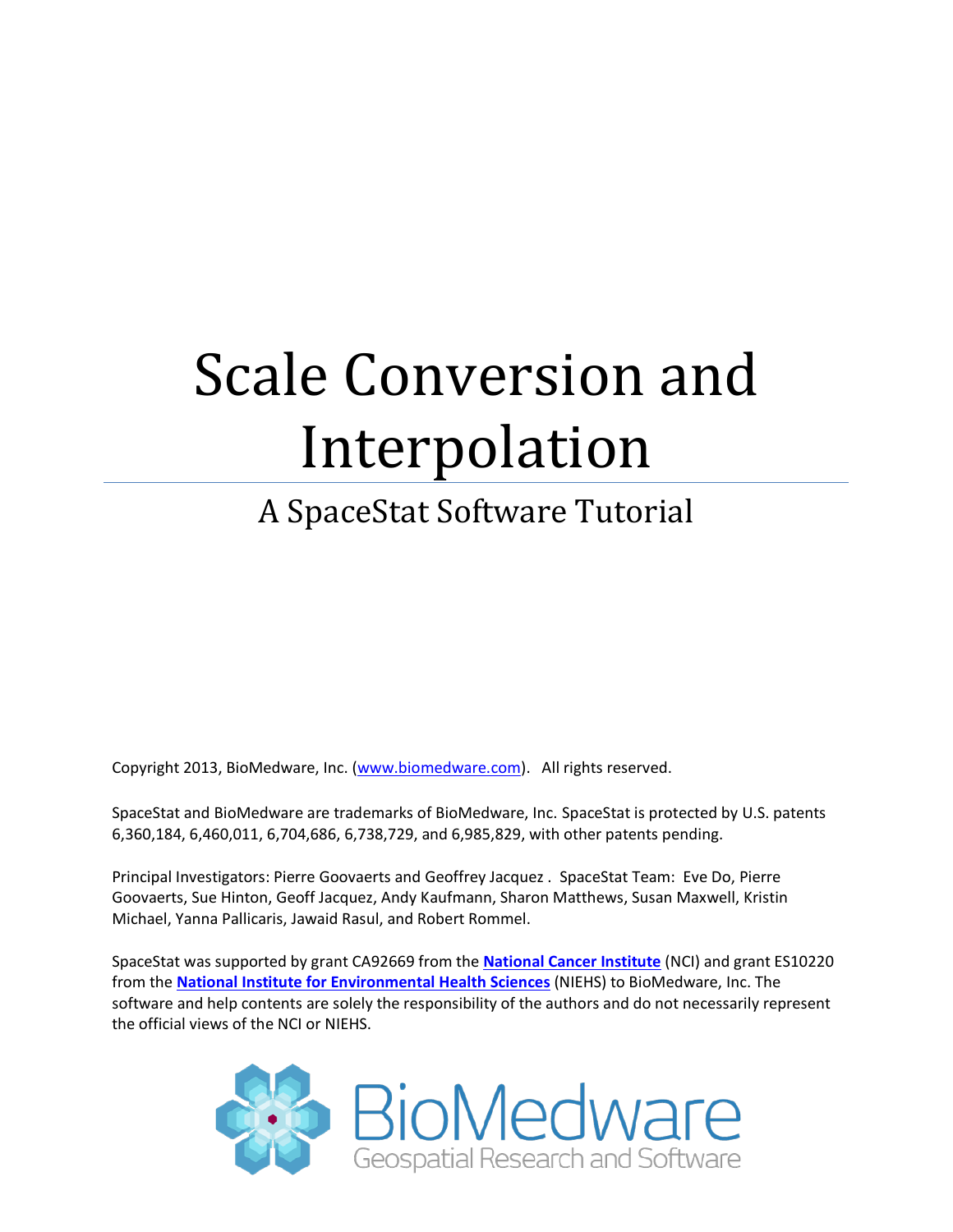#### **MATERIALS**

#### **[SpaceStat\\_Tutorial\\_Scale\\_Conversion.SPT](http://www.biomedware.com/subdomains/biomed/files/tutorials/ScaleConversionandInterpolation/SpaceStat_Tutorial_Scale_Conversion.spt)**

#### **ESTIMATED TIME**

20 minutes

#### **OBJECTIVE**

You will convert the spatial support of a population density dataset from county polygons to watershed polygons. You will also interpolate precipitation data from metereological stations (point observations) to the same watersheds (polygons). These examples illustrate how simple converting data between geographic scales is with SpaceStat.

#### **ABOUT THE DATA AND SPATIAL SUPPORT**

The SpcaeStat project for this tutorial contains data from three different original datasets. The first is an outline of the major watersheds of the northwestern part of the Lower Peninsula of Michigan. The second contains the population of Michigan counties from the 1990 US census. The third dataset contains precipitation measurements from 21 meteorological stations in operation in this area. The precipitation data records the average annual total precipitation at these stations from the period 1990-2000 and comes from the National Weather Service.

These data have three different spatial supports (underlying geographies): watershed boundary polygons, county boundary polygons, and meteorological station point locations. It is quite common when you have data coming from different sources that they will have different spatial supports but you will still like to conduct analyses that combine the different sources of data. Some types of analyses require the underlying data to have the same spatial support. This tutorial will show you some of the methods you can use to convert your data to the same spatial support to conduct such analyses.

#### **STEP 1: OPEN THE STARTING PROJECT**

The SpaceStat project containing these different datasets has already been created for you. Navigate through the menus to File-> Open Project or **click the Open Project button** as shown below.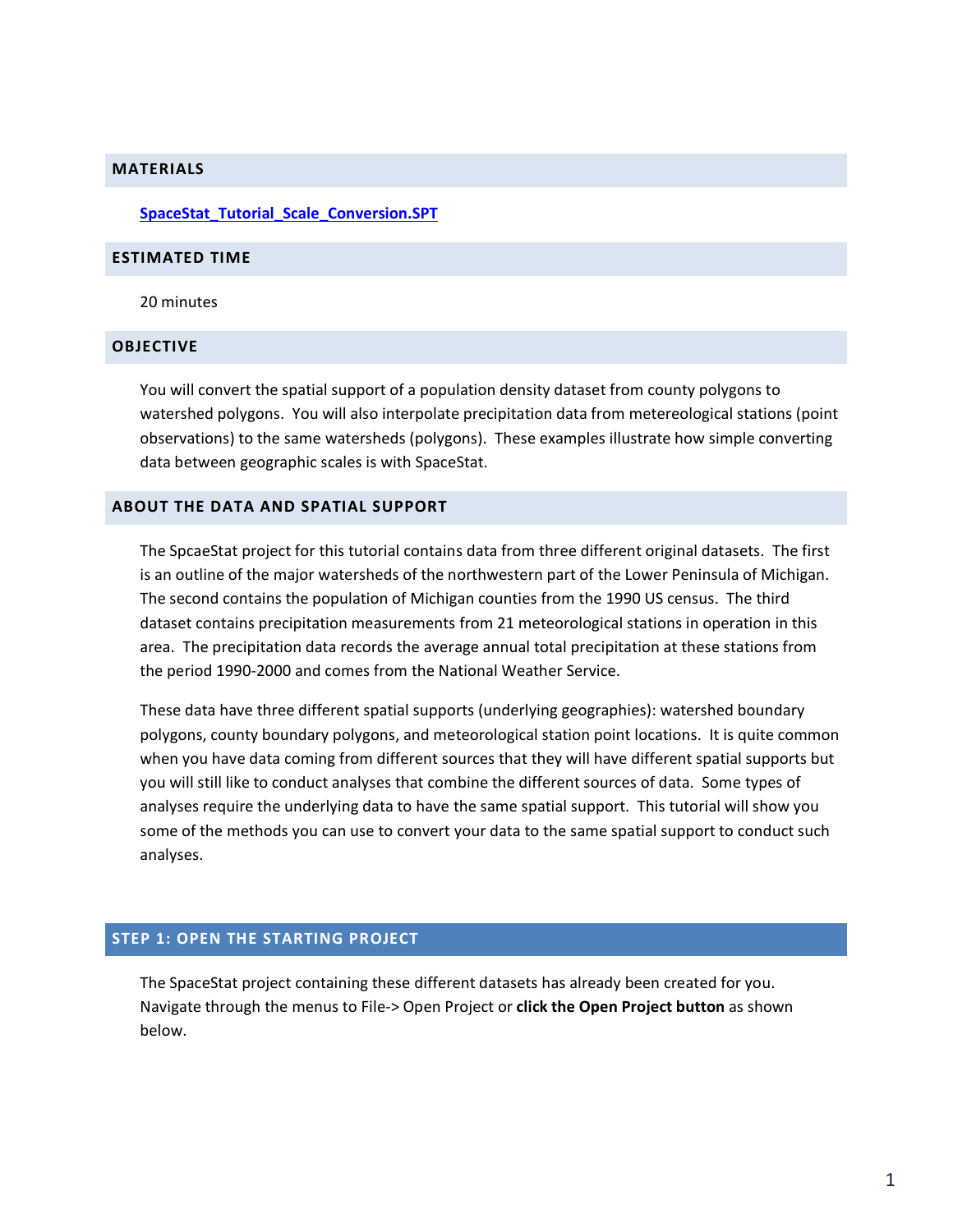

Using the Open Project button

You can download this project to use from the following link:

 **[SpaceStat\\_Tutorial\\_Scale\\_Conversion.SPT](http://www.biomedware.com/subdomains/biomed/files/tutorials/ScaleConversionandInterpolation/SpaceStat_Tutorial_Scale_Conversion.spt)**

#### **STEP 2: POLYGON TO POLYGON CONVERSION**

After you have familiarized yourself with the data and perhaps made a few maps or plots to examine it, you are ready to convert the spatial support of the data. The county population data was gathered in census units and we'd like to convert the spatial support for it to our watershed units. This conversion is between two polygon geographies. The technique we'll use will estimate values in the watershed geography from those in the census geography without "borrowing strength" (interpolating) from nearby observations.

To begin the process, **select Methods->Scale Conversion/Interpolation** from the menus. You may want to maximize the SpaceStat window so that you can see the Task Manager easily. As the source dataset, **select the 'counties' geography and the 'POPDEN90' dataset**. **Select the 'watersheds'** as the target geography. If you choose to use geography centroids, the algorithm is much quicker but it is only allocating based on where the centroid of each polygon lies. Since we want to allocate based on the proportion of the census polygon that lies within the watershed polygon, **choose 'No' for using BOTH source and target geography centroids**. The default start and end time of the full time period are fine. Your settings should look as in the screenshot below: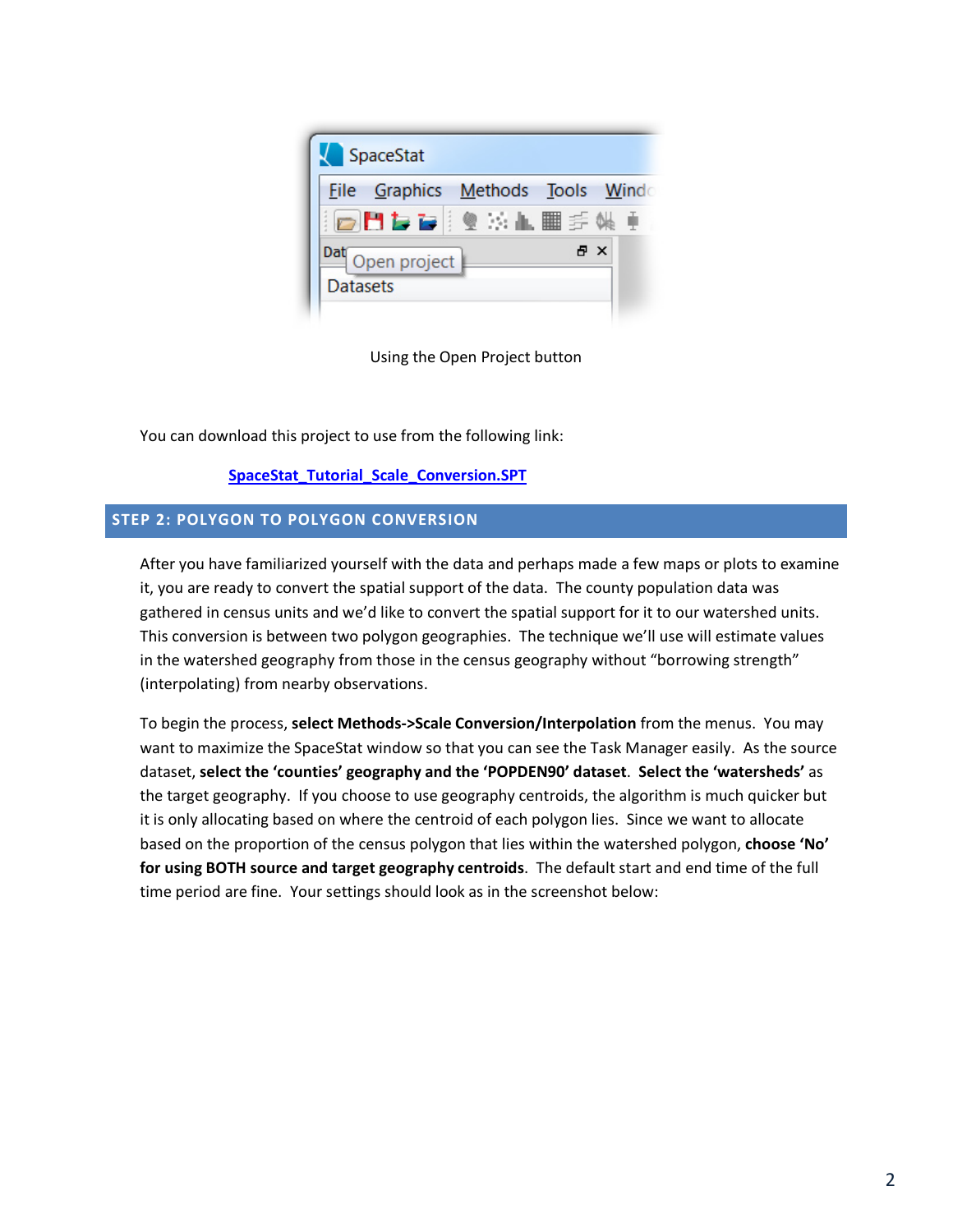| <b>Scale Conversion/Interpolation</b>             |            |                |      |  |  |
|---------------------------------------------------|------------|----------------|------|--|--|
| <b>Geographies</b>                                |            |                |      |  |  |
| Source dataset:                                   | counties   | POPDEN90       |      |  |  |
| <b>No</b><br>Use source geography centroids:      |            |                |      |  |  |
| Target geography:                                 | watersheds |                |      |  |  |
| <b>No</b><br>Use destination geography centroids: |            |                |      |  |  |
|                                                   |            |                |      |  |  |
| Start time:                                       |            | $1 - 1 - 1985$ |      |  |  |
| End time:                                         | 12-31-1995 |                |      |  |  |
|                                                   |            |                |      |  |  |
|                                                   |            |                |      |  |  |
|                                                   |            |                |      |  |  |
| <b>Conversion</b>                                 |            |                |      |  |  |
| <b>Review settings</b>                            |            |                |      |  |  |
| <b>Back</b>                                       | Next       | Run            | Help |  |  |

Scale Conversion/Interpolation Settings for the first tab

Next you will specify how the scale conversion will be calculated. **Click the Conversion button** to bring up the conversion tab. Since we do not wish to borrow strength from surrounding areas now, **select 'Average/Sum'** as the interpolation method. Since you are calculating the population density in the watersheds you do not want to use a weight or normalize the result since these observations already account for the area. Make sure both of these options are set to 'No'. Your settings should match the following screenshot: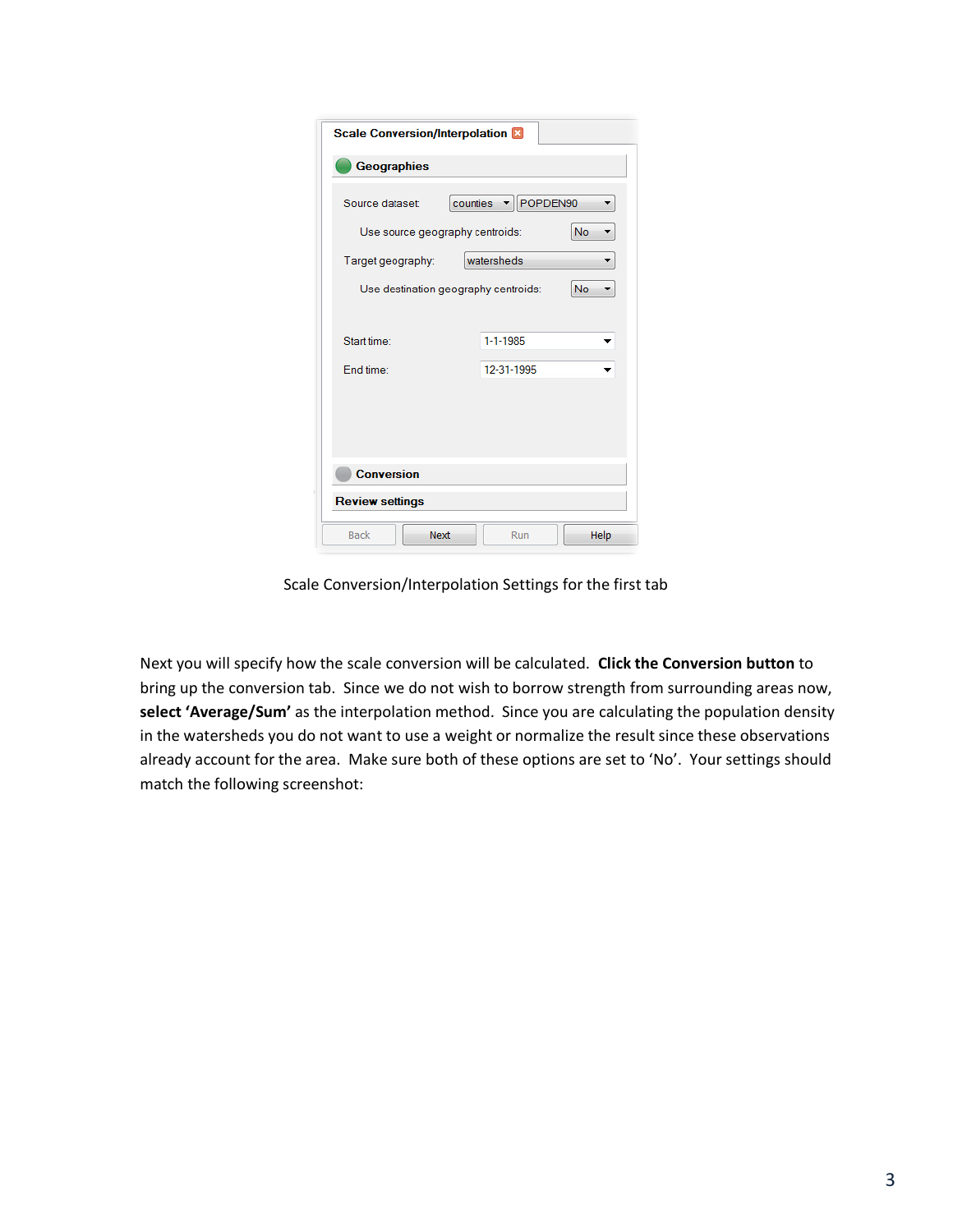| <b>Scale Conversion/Interpolation X</b> |             |     |             |  |
|-----------------------------------------|-------------|-----|-------------|--|
| <b>Geographies</b>                      |             |     |             |  |
| <b>Conversion</b>                       |             |     |             |  |
| Interpolation method:                   |             |     | Average/sum |  |
| Use weight dataset:                     |             |     | <b>No</b>   |  |
| Normalize weights:                      |             |     | <b>No</b>   |  |
| <b>Review settings</b>                  |             |     |             |  |
| <b>Back</b>                             | <b>Next</b> | Run | Help        |  |

Scale Conversion/Interpolation Settings for the conversion tab

If you settings match these two dialogs, click the 'Run' button to begin the scale conversion. The method will create two datasets: a list of the polygon ID's in the counties that overlapped the watersheds and the population density in the watersheds. Find the dataset named 'POPDEN90 mean' in the watersheds geography. This is the dataset that you are concerned with. You can click on this dataset and then on the 'Create Map' button (it looks like a globe) in the toolbar to map this data.

# **STEP 3: INTERPOLATE FROM POINTS TO POLYGONS WITH NEAREST NEIGHBOR INTERPOLATION**

The other scale conversion we'd like to perform is to convert the precipitation measurements from the sampling stations to the watershed level. For this conversion we need to go from a point geography to a polygon geography. Also, the sampling stations are discrete points and we will have to interpolate values to estimate values for the polygons. There are several ways to accomplish this including averaging over nearest neighbors, inverse distance weighting, and geostatistical kriging. You will use and compare the first two methods and kriging will be covered in later tutorials.

First you will use nearest neighbor interpolation. Start by **selecting Methods->Scale Conversion/Interpolation** from the menus. For the source **choose the 'precipitation' geography**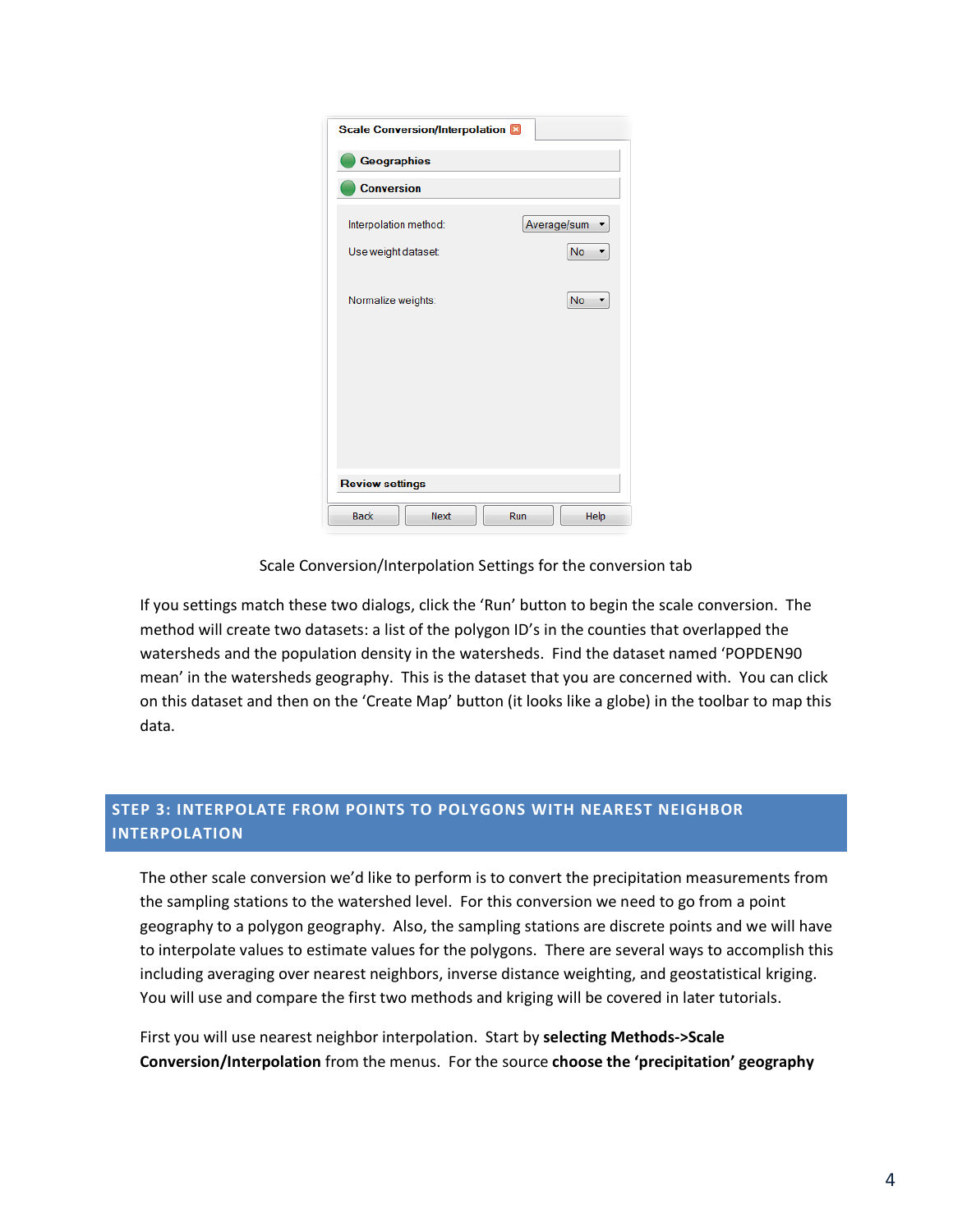**and the 'ANNUAL' dataset**. For the target, again **choose the 'watersheds' geography**. SpaceStat can either assign interpolated values to either the polygon centroid or to the polygon itself based on the options in the 'Use destination geography centroids' dropdown. Here **keep the default of 'Yes'** for the 'Use destination geography centroids' dropdown. This will select the nearest number of neighbors to the centroid and average over these precipitation sampling stations. The default time settings are fine. Your settings should look as below:

| <b>Scale Conversion/Interpolation</b><br><b>Geographies</b> |      |                                      |            |  |
|-------------------------------------------------------------|------|--------------------------------------|------------|--|
| Source dataset:                                             |      | precipitat • ANNUAL                  |            |  |
| Target geography:                                           |      | watersheds                           |            |  |
|                                                             |      | Use destination geography centroids: | <b>Yes</b> |  |
| Start time:                                                 |      | $1 - 1 - 1990$                       |            |  |
| Fnd time:                                                   |      | 12-31-2000                           |            |  |
|                                                             |      |                                      |            |  |
|                                                             |      |                                      |            |  |
| <b>Conversion</b>                                           |      |                                      |            |  |
| <b>Review settings</b>                                      |      |                                      |            |  |
| <b>Back</b>                                                 | Next | Run                                  | Help       |  |

Scale Conversion/Interpolation Settings for the geographies tab

The default settings in the Conversion tab are fine: 'Average/Sum' for interpolation method, 'Nearest Neighbor' for point interpolation method, 32 for nearest neighbor count, 'Yes' for use inverse distance weighting, 1 for inverse distance exponent, 'No' for using weight dataset, and 'Yes' for normalize weights. **Click the 'Run' button** to assign the precipitation to the watershed geographies. The 'ANNUAL Mean' dataset in the watersheds geography is the watershed annual precipitation that you just calculated. Since we will also be calculating this data using the inverse distance interpolation, **rename the 'ANNUAL mean' dataset to 'PrecipNN mean' and rename the 'ANNUAL std dev' to 'PrecipNN std dev'**. To rename a dataset, click on the dataset to select it and then right-click and choose the 'Rename dataset' option. **Map the 'PrecipNN mean'** dataset to see the results.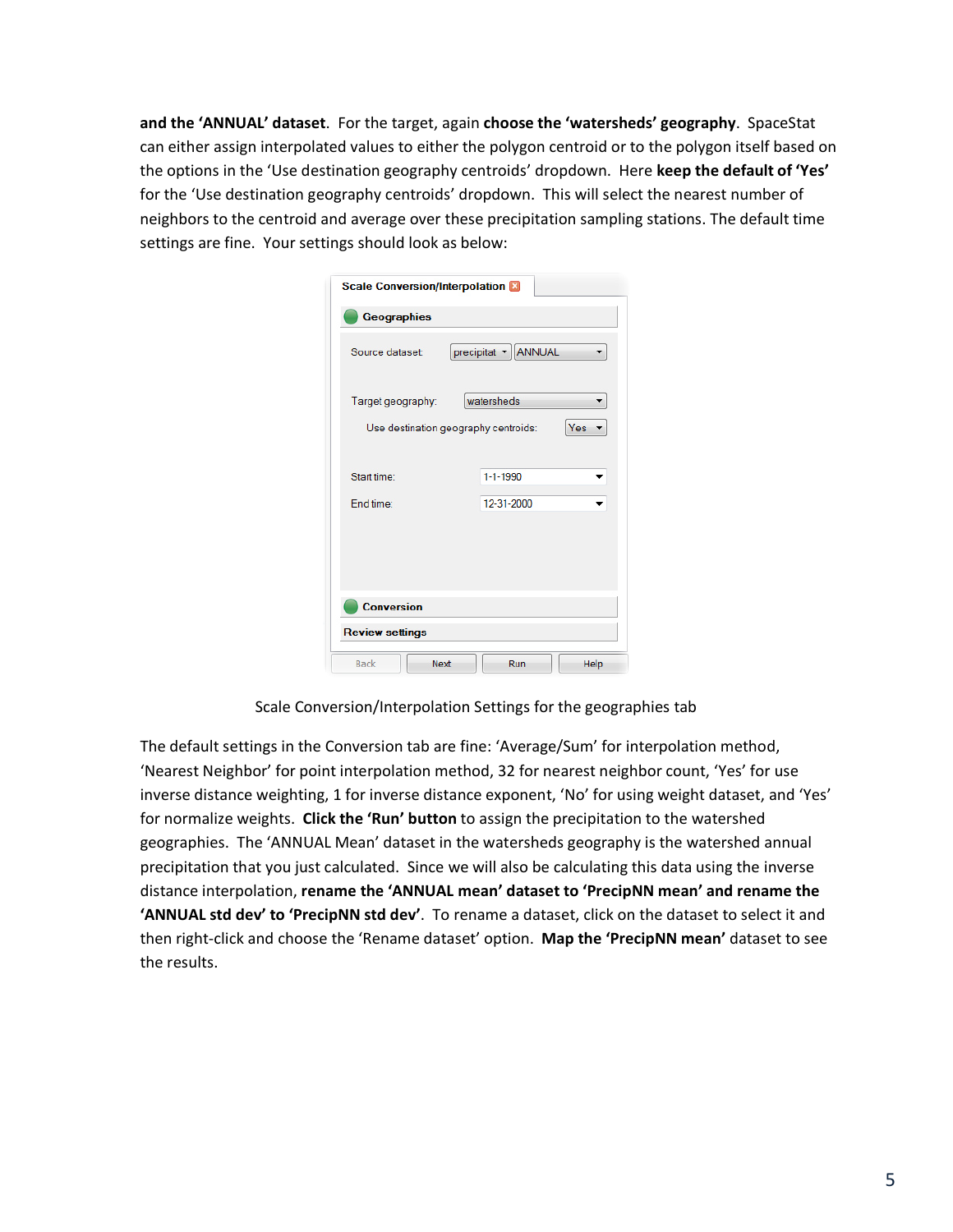## **STEP 4: INTERPOLATE FROM POINTS TO POLYGONS WITH INVERSE DISTANCE INTERPOLATION**

If you have not closed the Task Manager window from the previous 'Scale Conversion/Interpolation' you can use this window again since the settings for the first tab have not changed. If you closed it, select Methods->Scale Conversion/Interpolation to reopen the method and fill out the settings as in Step 3. You will specify a different method in the Conversion tab. **Click the 'Conversion' button** to choose the Conversion tab. **Choose 'Distance' for the Point interpolation method. Enter 25000 for the Distance range and 2 for the Inverse distance exponent** (make sure that 'Yes' is selected for Use inverse distance weighting). This instructs SpaceStat to go out 25 kilometers from each polygon centroid weighting each observation by 1 over the square of the distance to the observation. This will give observations closest to the polygon centroid the largest weight. Check your settings with the screenshot below:

|                                 | <b>Scale Conversion/Interpolation X</b> |                |                 |      |
|---------------------------------|-----------------------------------------|----------------|-----------------|------|
| <b>Geographies</b>              |                                         |                |                 |      |
| <b>Conversion</b>               |                                         |                |                 |      |
| Interpolation method:           |                                         | Average/sum    |                 |      |
| Point interpolation method:     |                                         |                | <b>Distance</b> |      |
| Distance range (unit: Unknown): |                                         | 25000          |                 |      |
|                                 | Use inverse distance weighting:         |                |                 | Yes  |
| Inverse distance exponent:      |                                         | $\overline{2}$ |                 |      |
| Use weight dataset:             |                                         |                |                 | No   |
| Normalize weights:              |                                         |                |                 | Yes  |
|                                 |                                         | Ш              |                 |      |
| <b>Review settings</b>          |                                         |                |                 |      |
| <b>Back</b>                     | Next                                    | Run            |                 | Help |

Scale Conversion/Interpolation Settings for the Conversion tab

After you verify your settings, **click the 'Run' button** to interpolate the data. **Rename the 'ANNUAL mean' dataset to 'PrecipID mean'. Map this dataset** to see the results.

#### **STEP 5: IDENTIFY VLUNERABLE WATERSHEDS**

Our purpose behind these scale conversions was to locate watersheds which are vulnerable, i.e. have a high population but low precipitation. You can do this easily with brush selection. Make sure you have a map of the watersheds open. **Create a scatterplot** by pressing the 'Scatterplot' button